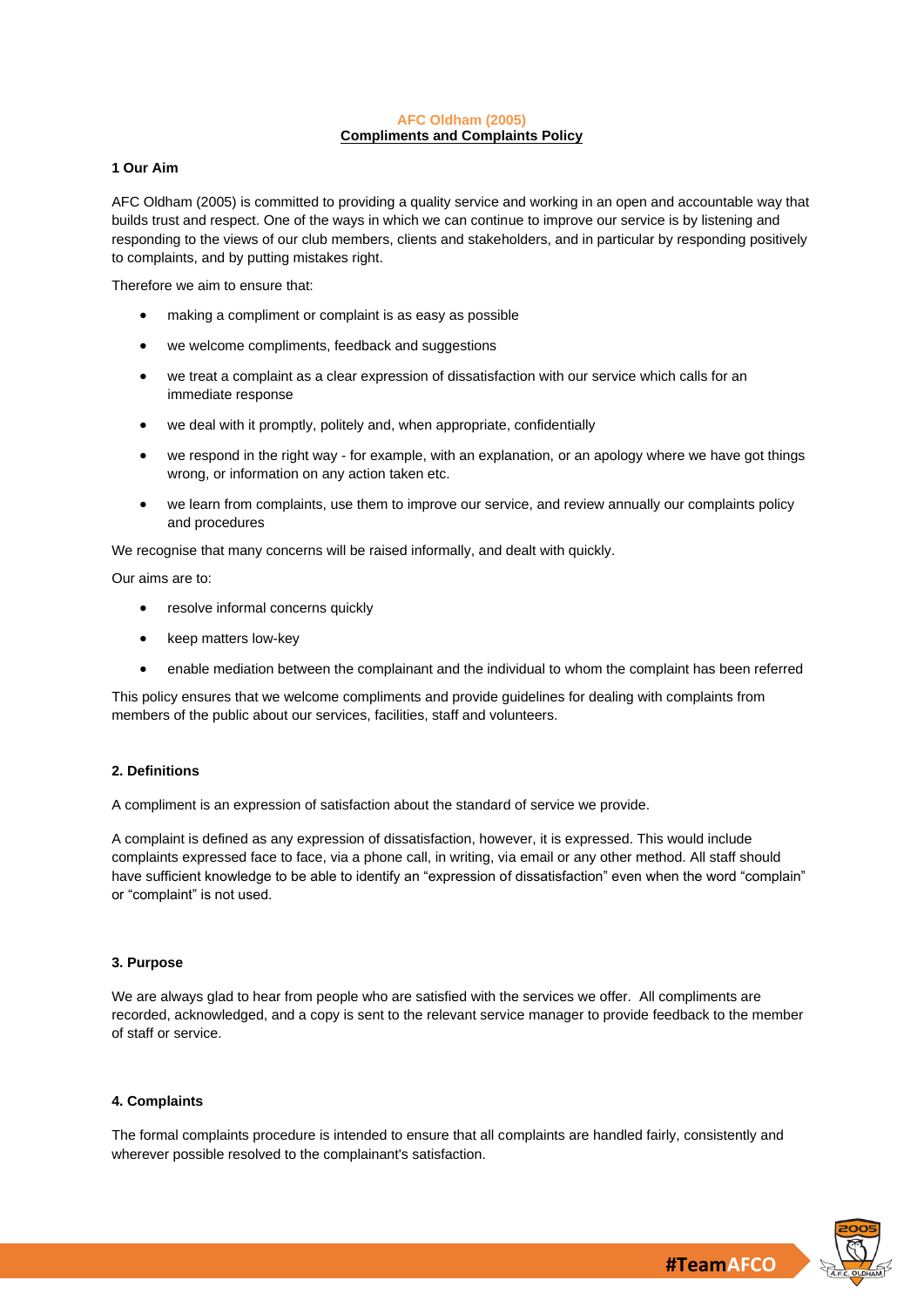# **5. Responsibilities**

AFC Oldham (2005) responsibility will be to:

- acknowledge the formal complaint in writing;
- respond within a stated period of time;
- deal reasonably and sensitively with the complaint; and
- take action where appropriate.

A complainant's responsibility is to:

- bring their complaint, in writing, to AFC Oldham (2005) attention normally within 8 weeks of the issue arising;
- raise concerns promptly and directly with a member of staff in AFC Oldham (2005);
- explain the problem as clearly and as fully as possible, including any action taken to date;
- allow AFC Oldham (2005) a reasonable time to deal with the matter, and
- recognise that some circumstances may be beyond AFC Oldham (2005)'s control.

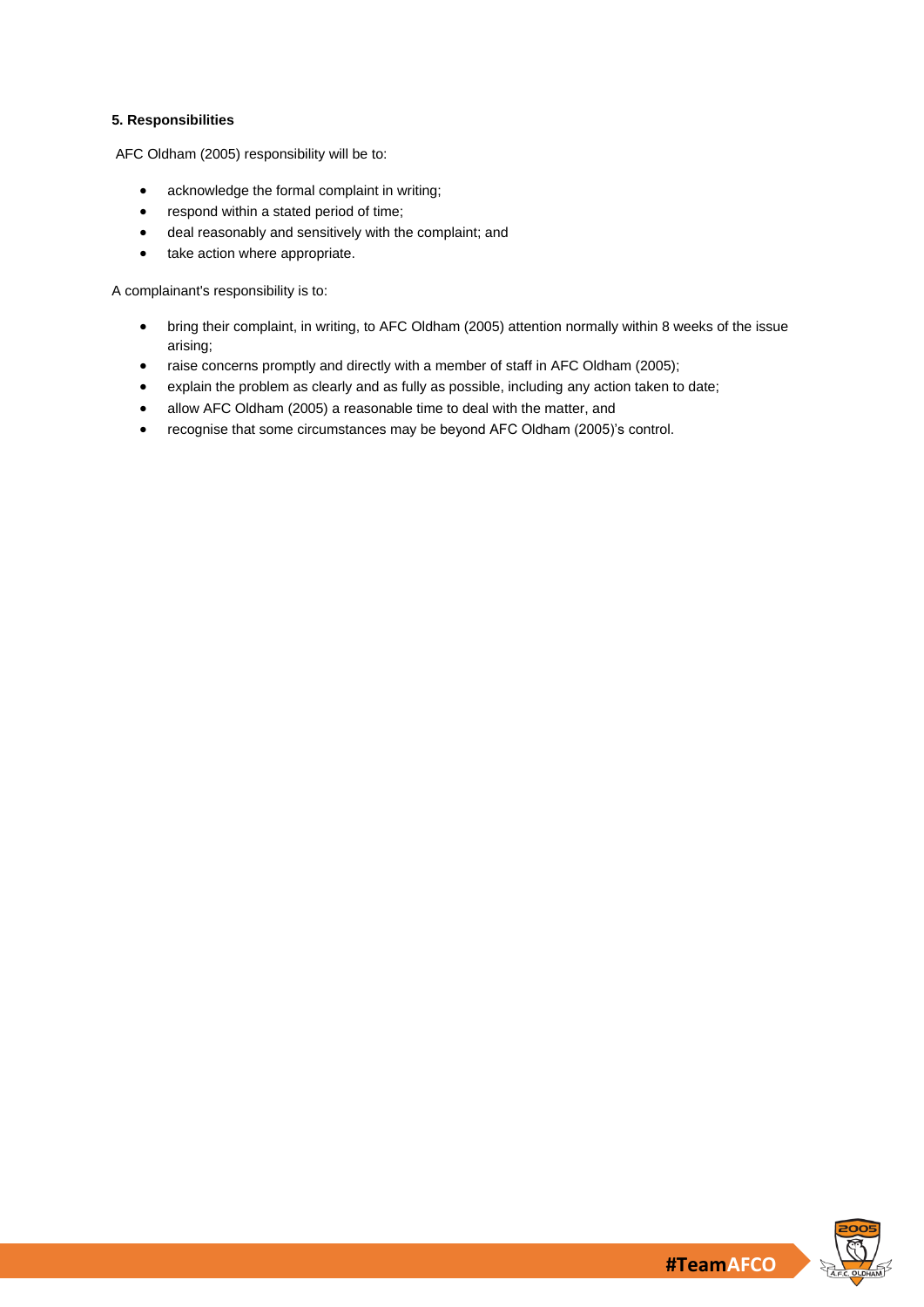# **6. Confidentiality:**

Except in exceptional circumstances, every attempt will be made to ensure that both the complainant and AFC Oldham (2005) maintain confidentiality. However the circumstances giving rise to the complaint may be such that it may not be possible to maintain confidentiality (with each complaint judged on its own facts). Should this be the case, the situation will be explained to the complainant.

# **7. Complaints Procedure:**

Written records must be made by AFC Oldham (2005) at each stage of the procedure.

# **Stage 1**

In the first instance, staff member(s) must establish the seriousness of the complaint. An informal approach is appropriate when it can be achieved. But if concerns cannot be satisfactorily resolved informally, then the formal complaints procedure should be followed.

# **Stage 2**

If the complaint cannot be resolved informally, the member of the public should be advised that a formal complaint may be made and the following procedure should be explained to them. It may sometimes be appropriate for a different member of staff, preferably a member of the Management Team, to make this explanation.

- a) A formal complaint can be made either verbally or in writing. If in writing the attached form should be used. If verbally, a statement should be taken by a member of the Management Team, staff member or a supervisor.
- b) In all cases, the complaint must be passed on to the clubs Executive Committee. In the event of a complaint about the someone on the Committee the complaint should be passed to the Chairman and/or the Club's Welfare Officer.
- c) The Executive Committee depending on the nature of the complaint, must acknowledge the complaint in writing within one week of receiving it.
- d) One of the above will investigate the complaint. Any conclusions reached should be discussed with the staff member involved and their Line Manager.
- e) The person making the complaint will receive a response based on the investigation within four weeks of the complaint being received. If this is not possible then a letter must be sent explaining why.

# **Stage 3**

- a) If the complainant is not satisfied with the above decision then the wider Club Committee convened.
- b) The sub-group will examine the complaint and may wish to carry out further interviews, examine files / notes. They will respond within four weeks in writing. Their decision will be final.